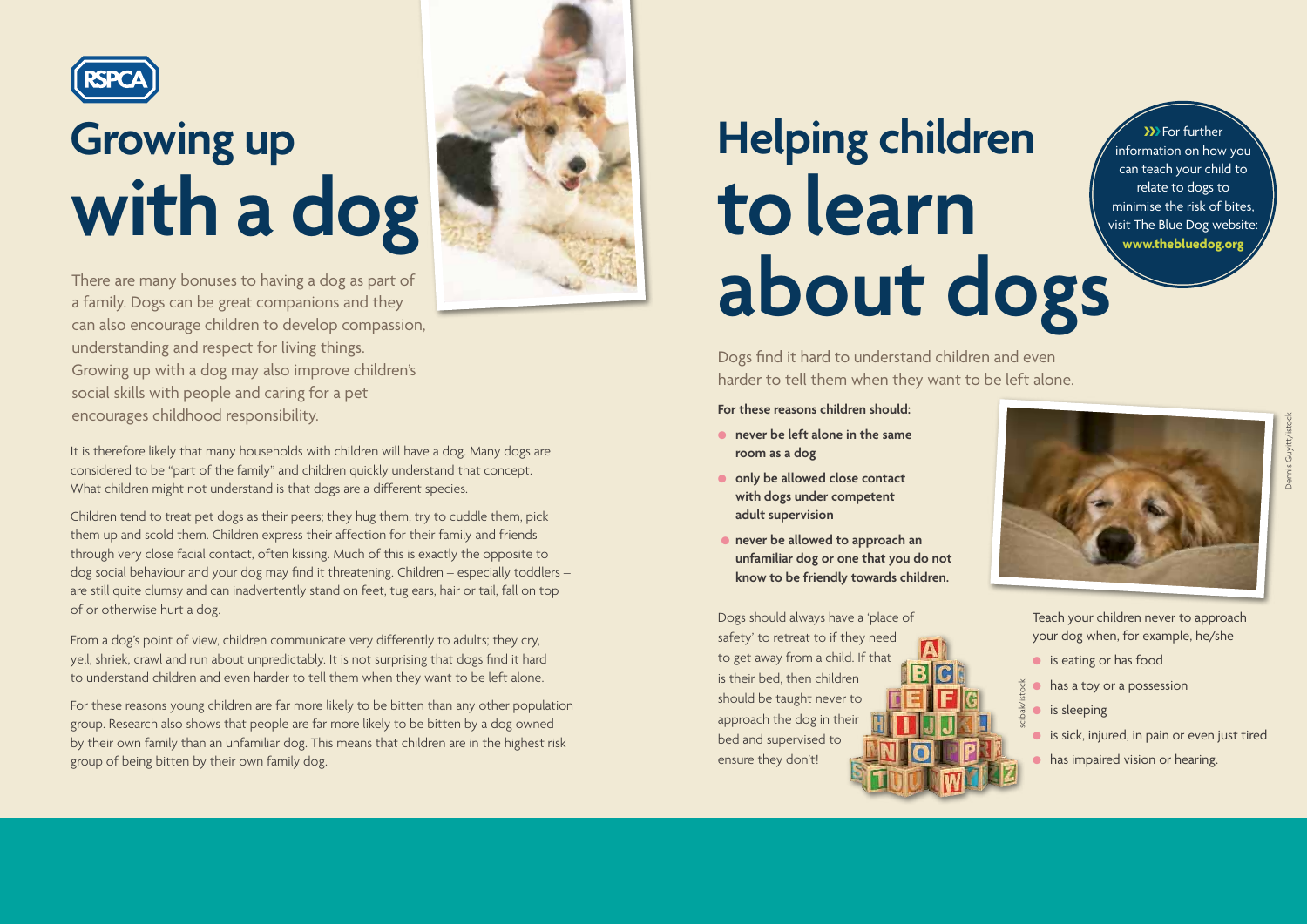### **Preparing for a new arrival**

**A new-born baby is likely to mean big changes in your lifestyle which may have an effect on how you relate to your dog. For example:**

- **e** you may not have time to walk your dog as much, **or be hampered by a pram when you do**
- **e** lack of sleep might make you a little less tolerant.



#### None of these things may have a direct impact that causes aggression but they may make your dog more unsettled.

It is a good idea to prepare your dog for the changes before they actually happen, so you can gauge his/her reaction. Dogs that have no experience of children and babies may take longer to adjust than those who are familiar with them.

If you have any concerns over your dog's behaviour and how he/she may respond to a new child in the home please seek advice from a behaviour expert. Addressing any problems early on will improve your chances of a smooth and problem-free introduction.

#### **THINGS YOU CAN DO TO PREPARE YOUR DOG INCLUDE:**

- l Bring out the cot and pram before your baby comes home so your dog can get used to them.
- l Play CDs of the noises that babies make so your dog can get used to hearing them (crying can be worrying for a dog that hasn't heard it before).
- l Teach your dog to go and sit on a 'daybed' (such as a blanket or cushion) where he/she can relax out of harm's way when you need to look after your baby. Train your dog to sit on the bed giving him/her a chew when he/she goes there. The bed should be in the same room as you, but away from where you will be busy with your baby.

## What to do **when baby comes home**

Dogs are

bound to

Andrew Forsyth/RSPCA photolibrary

Judi Ashlock/istock

be curious.

Don't exclude your dog but allow him/her to see, hear and smell the new arrival, under strict supervision of course. That way, your dog can understand more easily that there is nothing to be worried about.

The little noises that babies make and their uncoordinated wriggling actions can remind some dogs of prey, so it is vitally important never to leave dogs unattended with babies, no matter how safe and friendly you may think they might be.